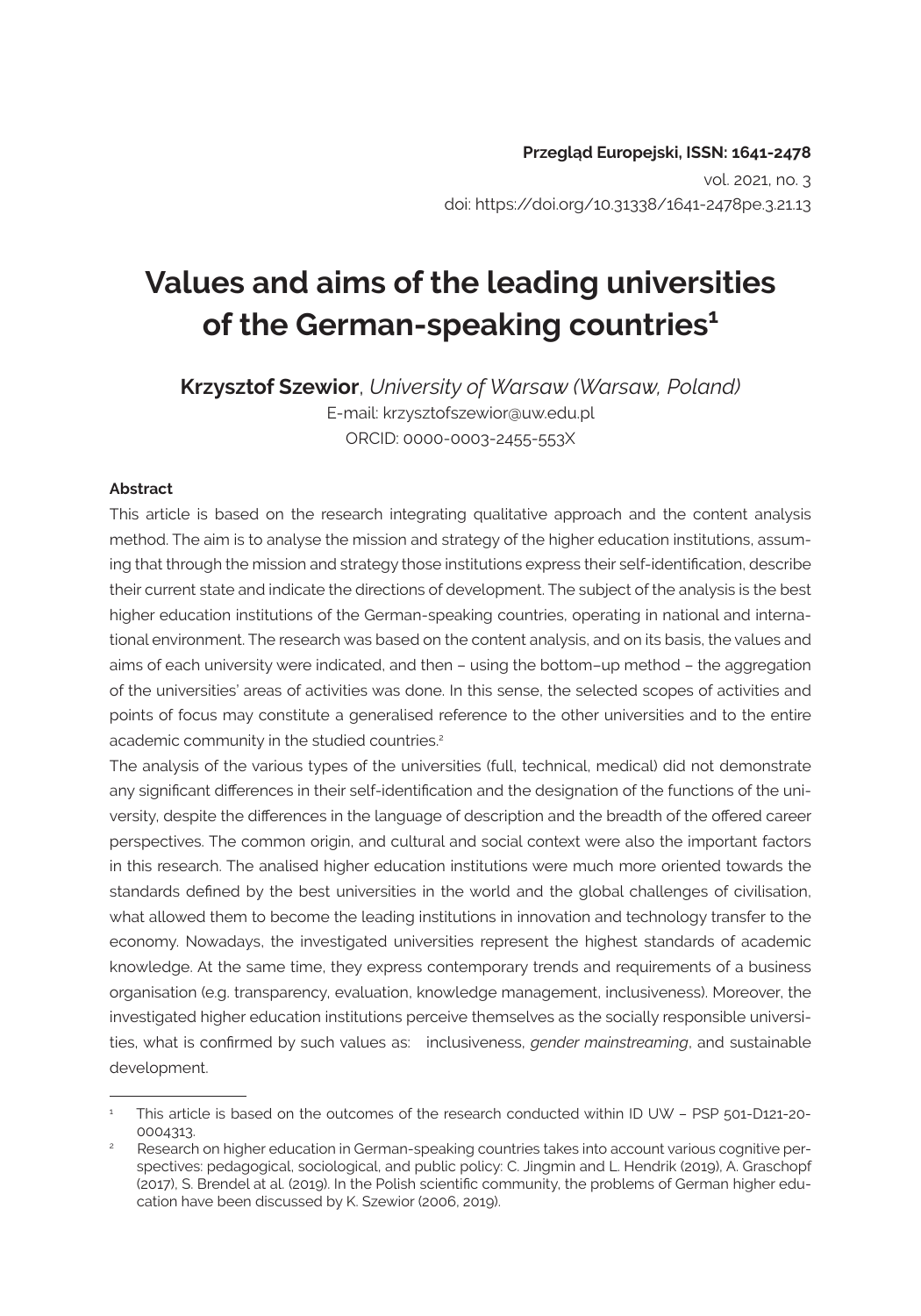**Keywords:** universities in German-speaking countries, higher education in Europe, European Higher Education Area, contemporary university model, leading institutions in innovation, evaluation, knowledge management, inclusiveness

### **Wartości i cele wiodących uniwersytetów państw niemieckiego obszaru językowego**

#### **Streszczenie**

Prezentowany artykuł bazuje na badaniach integrujących podejście jakościowe z analizą treści. Ich celem była analiza misji i strategii uczelni, uznając, że w ten sposób uczelnie artykułują samoidentyfikację, opisują obecny stan oraz wskazują kierunki docelowe. Obiektem analizy są najlepsze uniwersytety państw niemieckojęzycznych, funkcjonujące w krajowym i międzynarodowym środowisku. Badania skupiały się na analizie treści i na tej podstawie prowadziły do wskazania wartości i celów działania każdego uniwersytetu, a następnie – metodą oddolną – do zagregowania i wyznaczenia pól ich aktywności. Wytypowane zakresy i ich punkty ciężkości mogą stanowić uogólnione odniesienie dla innych szkół wyższych i całego środowiska akademickiego.

Objęcie analizą różnych typów uniwersytetów (*pełne*, techniczne, medyczne) nie pokazało istotnych odmienności w samoidentyfikacji i wyznaczaniu funkcji szkoły wyższej, mimo iż odróżniał je język opisu oraz szerokość perspektywy. Istotnym był czynnik wspólnego pochodzenia oraz uwarunkowania kulturowo-społeczne. W zdecydowanie większym stopniu uniwersytety orientowały się na standardy definiowane przez najlepsze szkoły wyższe świata oraz na globalne wyzwania cywilizacyjne. Pozwoliło im to stać się liderami innowacyjności i transferu technologii do gospodarki. Dziś przedstawione uczelnie uosabiają najwyższy standard wiedzy akademickiej. Jednocześnie wyrażają współczesne trendy i wymogi organizacji biznesowej (np. transparentność, ewaluacja, zarządzanie wiedzą, inkluzywność). Postrzegają siebie jako uczelnie społecznie odpowiedzialne, co potwierdzają takimi zapisami jak: inkluzywność, *gender mainstreaming***,** rozwój zrównoważony.

**Słowa kluczowe:** uczelnie państw niemieckojęzycznych, szkolnictwo wyższe w Europie, europejski obszar szkolnictwa wyższego, współczesny model uniwersytetu, lider innowacyjności, ewaluacja, zarządzanie wiedzą, inkluzywność

### **Evolution of the contemporary university model**

Changes in **the academic environment** run parallel to and as a result of transformations, as well as social and economic expectations. In the past decades, there has been a growing demand for up-to-date academic research and knowledge about its added value. This is result of the change in the role and function of scientific knowledge and the transfer of research into development and, consequently, into the potential and competitiveness of the economy and the state.

Recent years have resulted in a paradigm shift in academic teaching, relations with the environment, and the structural and governmental changes inside the higher education institutions. These changes lead universities to redefine their models, as expressed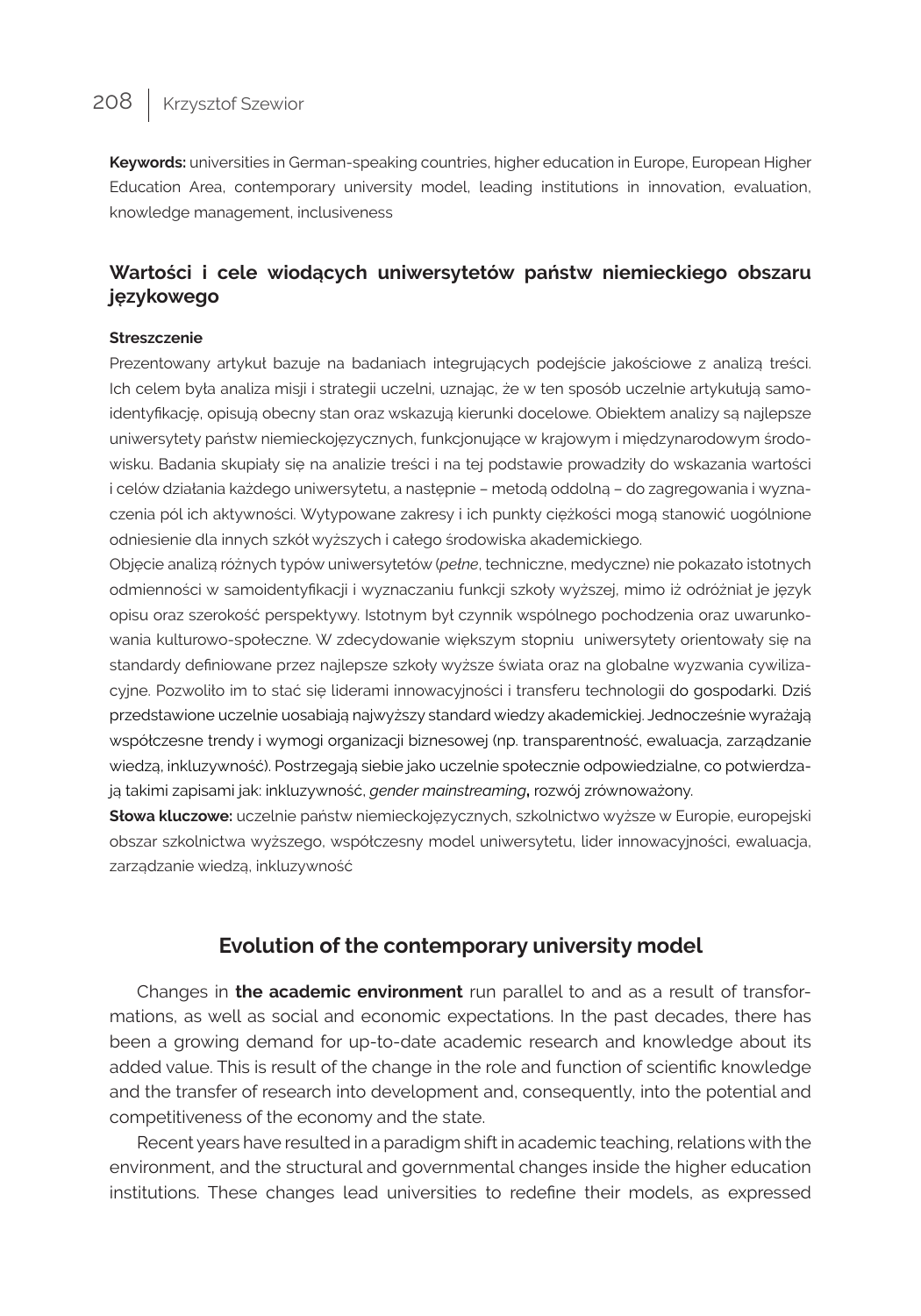in their missions, strategies and the development plans. Modern higher education institutions compete on the educational services market with high-quality research and educational services. The main measure of the university's success is being chosen by the applicant students, the effectiveness of education, transparent functioning and the award of international and high-budget grants.

The contemporary model of the university is focused on research and teaching. However, currently a wider range of tasks may include creating skills and social competences that predispose teachers and students to be entrepreneurial, active, and socially responsible (Matusiak K.B., Matusiak M. 2007). The scope and directions of scientific research are modified, and the educational offer is adapted to the development needs. Innovative forces pressure to focus research on solving important ecological and technological issues, on supporting sustainable development. The complexity of issues and challenges obliges universities to approach interdisciplinary and internationally to these challenges. The basic feature of the knowledge created this way will be its universal character, referring to the global issues: climate, ecology and health. Thus, the academic community should express its social responsibility. The above-mentioned way of thinking can be found in the eight functions of the university catalogued by Drucker and Goldstein: knowledge creation, human capital formation, knowledge transfer, technological innovation, capital investments, regional leadership, creating a knowledge infrastructure, impact on the regional environment (see: Olechnicka 2012).

### **Hypotheses and research methodology**

 The main hypothesis of the research is that the everyday functioning of universities is a derivative of their missions, strategies and action plans, and a comprehensive response to social challenges and international standards of the university as an institution. The second hypothesis is that on this basis it is possible to draw general conclusions of an applied nature.

The research focuses on nine best universities in the German-speaking countries as published in international rankings<sup>3</sup>. They are the starting point for the research and the basis for discussion of activity ranges.

Universities covered by this study:

- a) in Germany: *Universität Heidelberg* (UH), *Ludwig Maximilian Universität München* (LMUM), *Technische Universität* München (TUM);
- b) in Austria: *Universität Wien* (UW), *Medizinische Universität Wien* (MUW), *Universität Innsbruck* (UI);
- c) in Switzerland: *Eidgenössische Technische Hochschule Zürich* (ETHZ), *Université de Genève,* (UG), *Universität Zürich* (UZH).

<sup>3</sup> Shanghai Ranking of World Universities; QS World University Ranking; Times Higher Education Ranking; Best Global Universities Ranking; U-Multirank; CHE Hochschulranking; Global University Employability Ranking; Ranking "Highly Cited Researches", THE World University Rankings.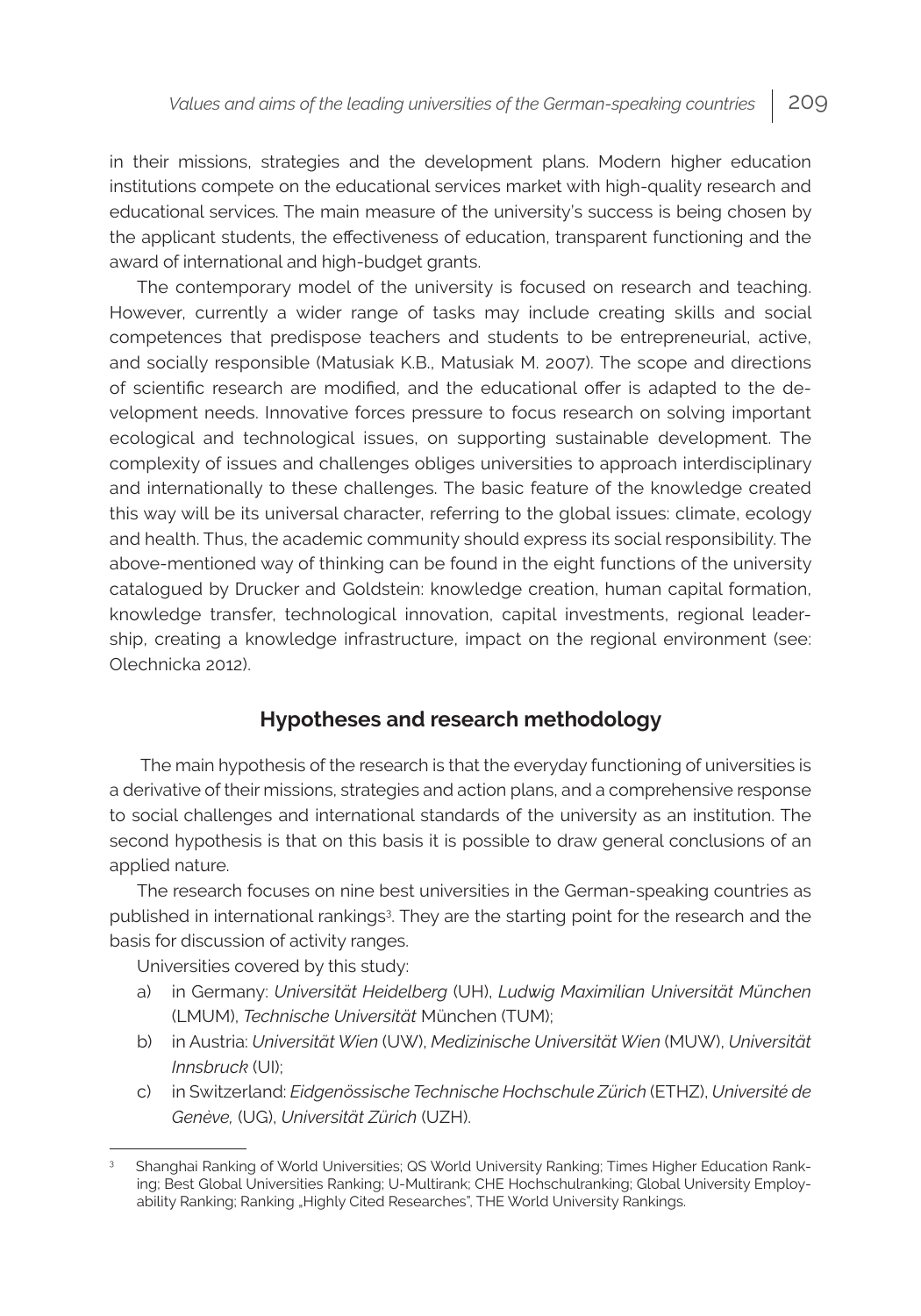The subjects of the analysis are the universities' missions, strategies and the development plans, but the aim is to understand their self-identification, selected values and aims. The next step of the study is creating on this basis a list of features of the modern university. At the same time, an opposite procedure is used, scrupulously using the *university's language*, in order to use appropriate words, concepts and values. Hence, the result is a narrative model with numerous quotations and references. In this case, the words not only provide meaning in the defined areas of the universities' activities, but also create their image.

Content analysis is a recognised method in the humanities and social sciences (Kaczmarek 2013). Apart from description and interpretation, it allows to capture intentions (to be the best and competitive) and the social context (the European cultural circle in a globalised world). The type of the university remains fundamental for the study, and these are top universities that define the directions and standards of science, as well as arranging relations with the socio-economic environment.

#### **Values and missions of the universities**

It is worth emphasising that none of the studied universities broke with the past, e.g. with the traditionally understood role of the university. Instead, they enrich their self-image with new components. The *Ludwig Maximilian Universität München* (LMUM) has based it on four elements: its own history, academia, internationalisation and differentiation. For *Technische Universität München* (TUM), the motto is to invest in talents, and to analyse them scientifically (see: *Die Universität* – *Leitbild* WWW). On the other hand, the *Universität* Zürich (UZH) indicates five areas of achieving its own aims in the mission, including references to its members and the environment (see: *Leitbild der Universität Zürich* 2012). The *Eidgenössische Technische Hochschule Zürich* (ETHZ) presents itself as a regionally and nationally embedded institution, internationally integrated in the academic community (see: *Selbstverständnis und Werte* WWW). The same attitude was equally clearly expressed by *Universität Innsbruck* (UI) as the university is internationally oriented and at the same time regionally anchored ( see: *Leitbild* WWW).

**Identification of the universities** often includes the following features: science, freedom and responsibility of research and teaching activities, and – referring to the UZH – *universitas*. The idea of *universitas* means that all disciplines are aimed to the scientific understanding of reality. Accepting the multiplicity and diversity of disciplines, what means recognition of their distinctiveness and subjectivity, as well as a need for discourse oriented towards cooperation and the aims achievement (see: *Leitbild der Universität Zürich* 2012). According to the LMUM's Rector opinion, his university is a "big city university" situated in the centre of Munich. Being a true *universitas*, it focuses on research and solutions of complex problems related to: people, society, culture and technology (see: *Über Die LMU* WWW). Similarly, the University of Geneva is based on versatility. It focuses on the quality of the offer, interdisciplinary research, the decompartmentalisation of knowledge, and it follows changes taking place in the society (see: *Selbstverständnis und Werte* WWW).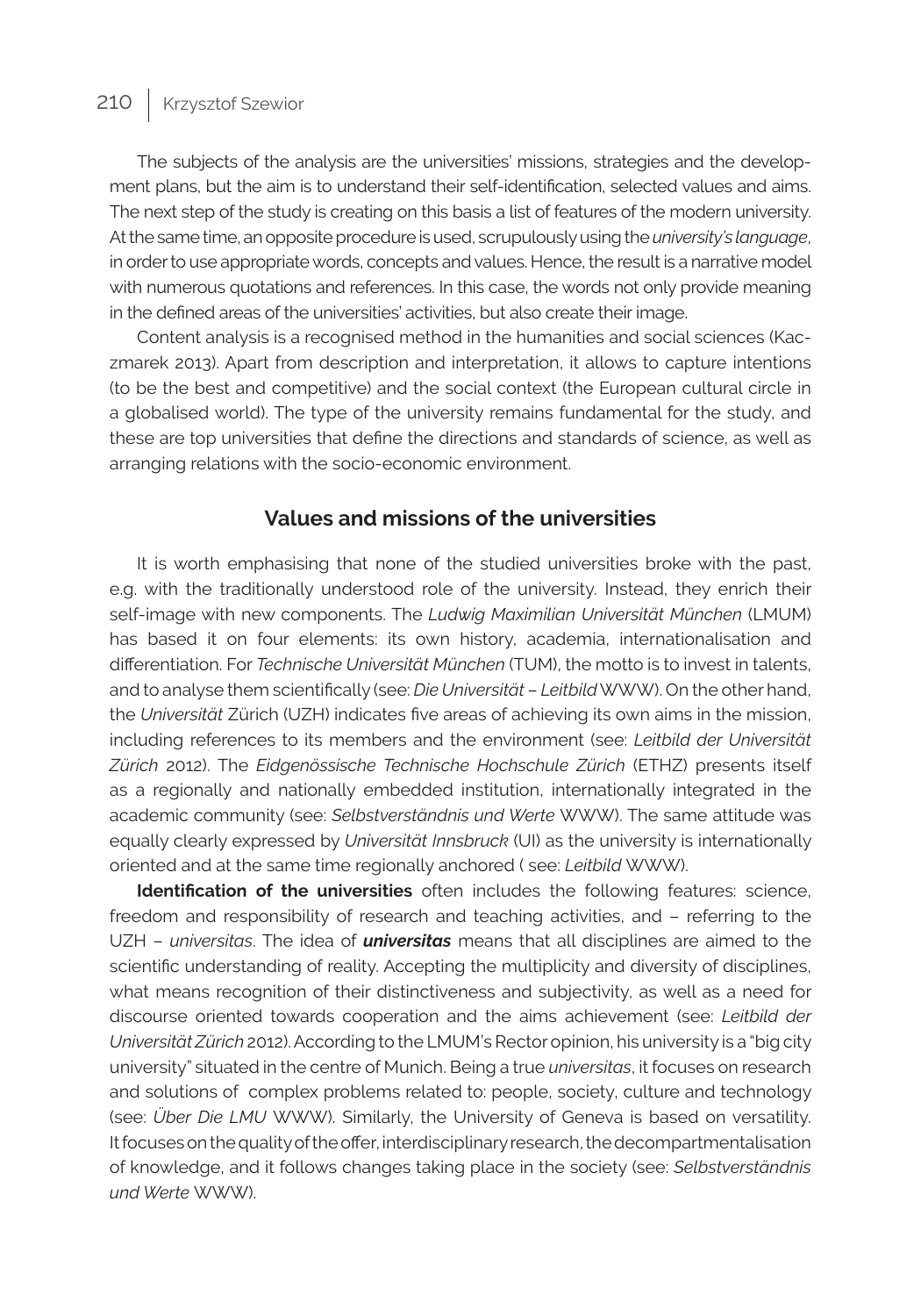In the **field of science**, it is emphasised that contemporary university is a place of free and open activities. Thus, science is about collecting, analysing, and communicating the results methodically and critically. The *Universität Heidelberg* (UH) follows the principle of *Semper Apertus* (always open). Today *"always open"* is understood as an internationalised research and teaching institution, based on tradition and co-shaping the future, using a wide spectrum of disciplines and directions. The global dimension is also the experience of ETHZ, because only in global environment it competes and cooperates with the best universities in the world (see: *Selbstverständnis und Werte* WWW).

**Freedom and responsibility** suggest that academia needs free space for its development without external, ideological influences and pressures. The status of a university requires unhindered research and teaching. This condition determines their social and environmental responsibility (see: *Politique generale* WWW). It includes ethical reflection on the means and effects in relation to people and the natural environment. For example, *Universität Heidelberg* (UH) develops knowledge and opportunities in an open and unbiased attitude towards people and ideas, and it makes the knowledge useful and passes it on to the future generations (see: *Das Profil der Universität* WWW).

Being a full university (germ. *Volluniversität*) obliges to secure freedom of research and teaching, as well as honesty towards people, society and nature. The obligations, arising from this postulate were outlined very precisely by the UH, where they refer to the simultaneous development of disciplines, interdisciplinary activities and transferring them into teaching. At the same time, cooperation between disciplines is necessary to solve important issues concerning people, societies and states. Relation to this value is the third requirement, i.e. providing research results to the public and supporting their application in all areas of public life (*Das Profil der Universität* WWW). The *Université de Genève,* (UG) made the service of the city (*Politique generale* WWW) one of the dimensions of its involvement, which is justified by its history and current global political functions.

The mission of a full university is implemented, for example, through *Fields of Focu*s, as well as research and cluster initiatives under the *Excellence Strategy* (see: *Exzellenzstrategie...* WWW). This utilitarianism echoes the position of the *Medizinische Universität Wien* (MUW). Its teaching goals stem from the statement that knowledge has become the most important resource of a post-industrial society. The science and research sector is expanding, and the level of education has become a measure of social development. What is important for MUW is not so much the knowledge that "goes back to the archives and the school bench", but the knowledge what gives a competitive advantage and supports innovation. According to the university, the creation and transfer of knowledge have become the basic task for well-developed national economies (*Strategie und Vision* WWW). The *Universität Wien* states, that tradition and selfunderstanding require being visible, participating in global life and scientific competition, winning projects and students, being an attractive partner for the research, teaching, and socio-economic environment (see: *Universität Wien 2025* WWW).

The **key objectives and tasks of the university** are summarised as the provision of research and teaching work as well as other services, which need to be perceived as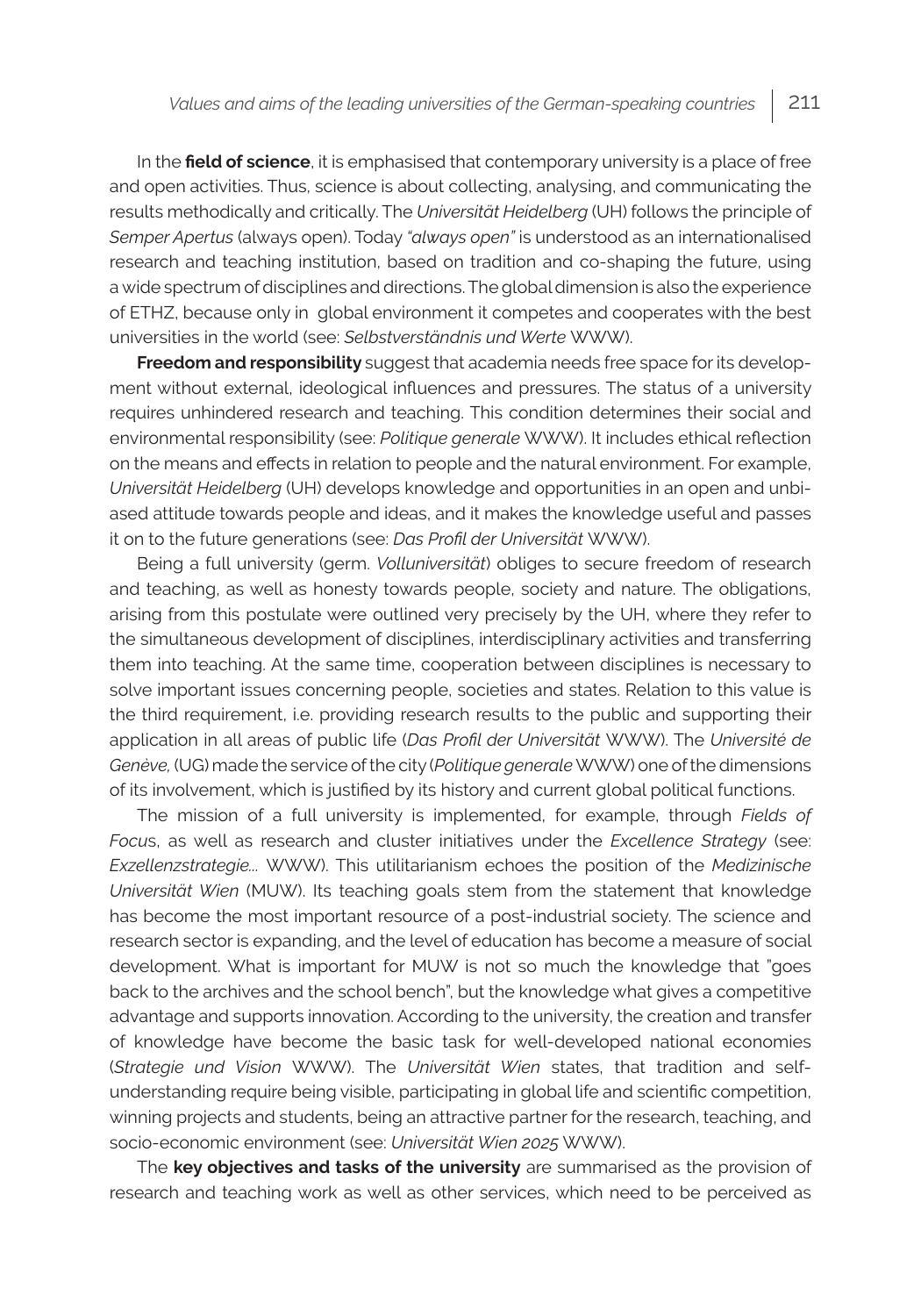a world-class scope and a high quality (see: *Leitbild der Universität Zürich* 2012). The university should attract leading scientists and students in order to optimally support young people in pursuing science. UZH has prioritised research and teaching, with particular focus on scientific requirements and the societal needs. Responsible designation of the areas of exploration and teaching determines the wide scope of basic research and, thus, its interdisciplinarity (see: *Leitbild der Universität Zürich* 2012). The UZH emphasizes the presence of many equal research cultures, both within disciplines and interdisciplinary. Each of them is obliged to conduct independent and unbiased research, and national and international cooperation (*Strategische Grundsätze* WWW).

Due to its specificity, the *Medizinische Universität Wien* (MUW) included three basic principles and tasks: knowledge creation (research), its transfer (didactics) and application (clinics). This innovative knowledge creates conditions for the development of the "medicine of the future". MUW implemented its knowledge approach within the *Triple-Track-Strategie*. The university is also looking after its associates. One of its founding principles (in 2004) was to build on the map of Austria not only a leading research and education centre, but also one of the most attractive European employer in the field of medicine (*Strategie und Vision* WWW).

#### **Universities' areas of activity**

The analysis of strategic and framework documents of the universities allowed the identification of several areas of activity. They refer to the university as an institution, its internal and external functions and the management model that is implemented. They will be presented in points below.

**Structural framework conditions** mean that universities create and permanently secure their optimal overall position. They do it, because when developing their strategies, they generally rely on their own research and teaching departments. In turn, access to knowledge and information is provided by technology platforms, libraries, and digital services (*Strategische Grundsätze* WWW). Through **management** (eg. UZH), efforts are made to ensure a high level of identity, self-governance and shared responsibility of individuals and groups of co-workers/stakeholders. At the same time, the requirements and standards of management structures of academic organisations are taken into account. In line with the culture of the Rhine states, universities adhere to the following principles: subsidiarity, participation, transparency, and equalising stakeholders' interests. Stakeholders at all levels are involved in these activities. **Administration** (at UZH) is focused on service-oriented thinking, therefore, the responsibility for public funds and the efficiency of their spending should be prevailing (see: *Leitbild der Universität Zürich*  2012). At the same time, the university should become familiar with the international standards of conducting scientific research and providing (other) services (*Das Profil der Universität* WWW).

**The university and its members.** For example, *Universität Heidelberg* (UH), the collegiality of the university was emphasised by students, researchers, educators,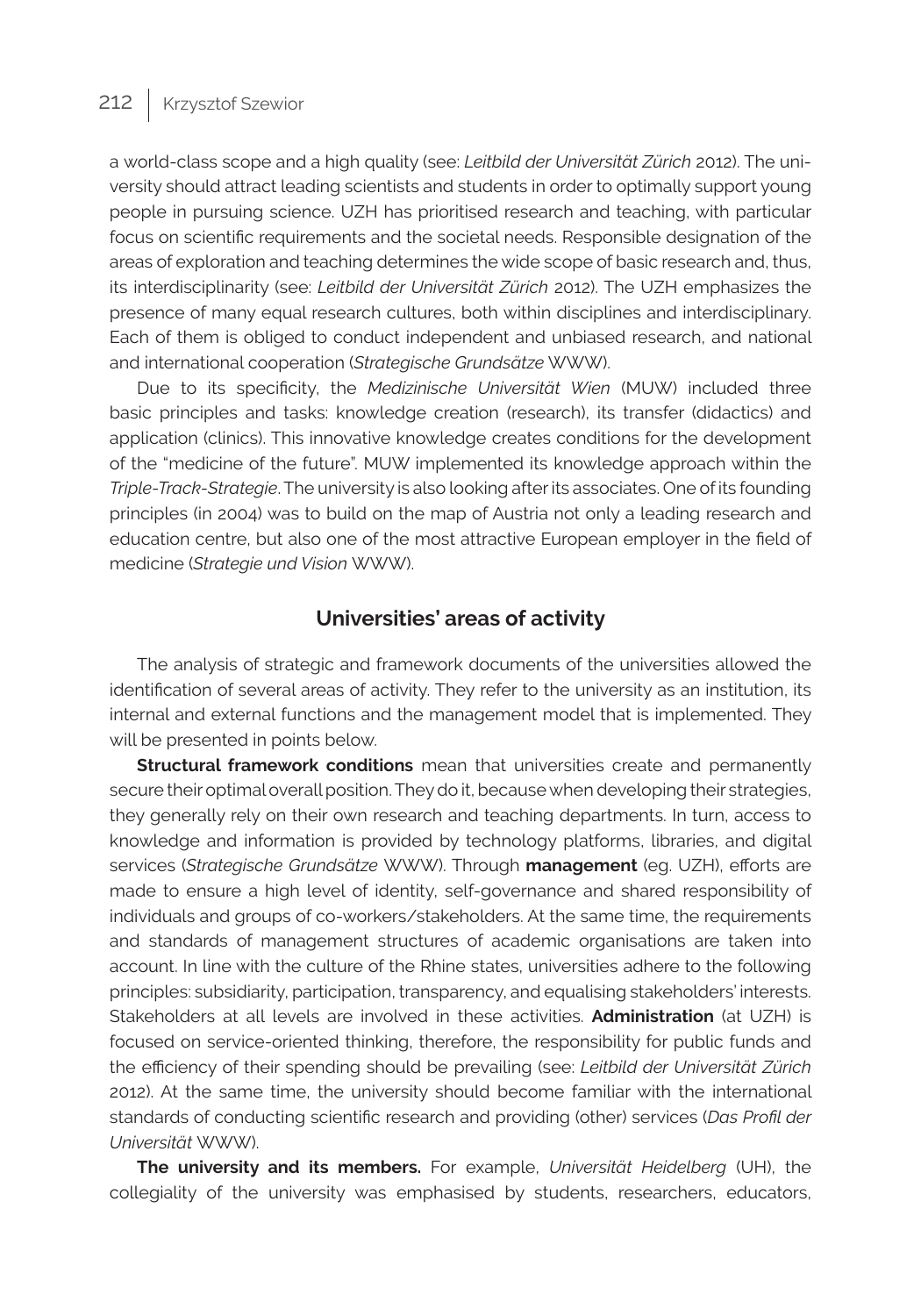technical associates, and the administration alike. These groups, as well as the whole organisation, are self-organising and self-managing. Members of the university community are subject to the principles of good scientific practice (see: *Leitbild der Universität Zürich* 2012; *Das Profil der Universität* WWW). UZH promotes the intellectual, professional and personal development of its employees. It supports equal opportunities for men and women and welcomes representatives of other cultures and nationalities. Non-discrimination and the affirmation of diversity is adopted, which seems natural in the face of advanced internationalisation. Diversity is considered as an asset, therefore, it is important to provide financial support to the best students and employees, and to keep their career path leading to university and professorial status.

**The university as an employer.** For example, MUW focuses on employee's success. All internally integrated departments and intra-university processes should contribute to this. Their main goal is to implement the strategy, to organise and improve the work (processes). Employee development is treated as an in-house qualification upgrading, and more broadly, it is about strengthening and developing employees, passing them know-how, skills and adjusting to Life-Long-Learning. From the university's perspective, it is contributing to resource development and building organisational culture and its image. A good employer creates conditions for effective work, for progress, and it is an advisor in a career progress and building an academic CV (see: *Strategie und Vision*  WWW).

**Financial framework conditions.** The university manages its own and public funds in a transparent and socially responsible way. It takes into account the aims and outcomes of research, as well as its societal usefulness. UZH argues that development and promotion require budgetary resources, which are used for financing independent research and education. Such approach generates a special responsibility towards: deliberate, economic and long-lasting engagement of public money. Universities strive to diversify their sources of financing by bidding for external funds. It is emphasised that the support from external funds must not violate the freedom of research and teaching, nor affect institutional autonomy. Clearly, transparency and financial reporting are contemporary requirements (see: *Leitbild der Universität Zürich* 2012; *Strategische Grundsätze* WWW). For MUW, a strong position in the centre of international competition is a way to obtain external funds and to attract the best scholars (see: *Strategie und Vision* WWW; *Leitbild der Universität Zürich* 2012).

**"University in its environment"** means that the institution remains a member of a living and pluralist society, seeking and promoting research collaboration with all groups of society. It has responsibility for science and society, and the duty to provide scientific foundations for "self-reflection of society", and significant contributions to societal development**.** Through popularising scientific findings, UZH shapes the public discourse, takes up contemporary challenges, including sustainable development and a democratic state ruled by law. UZH informs the public about its current activities through teaching and research offer, as well as cooperation with museums and libraries (see: *Leitbild der Universität Zürich* 2012; *Strategische Grundsätze* WWW). Another significant engagement with external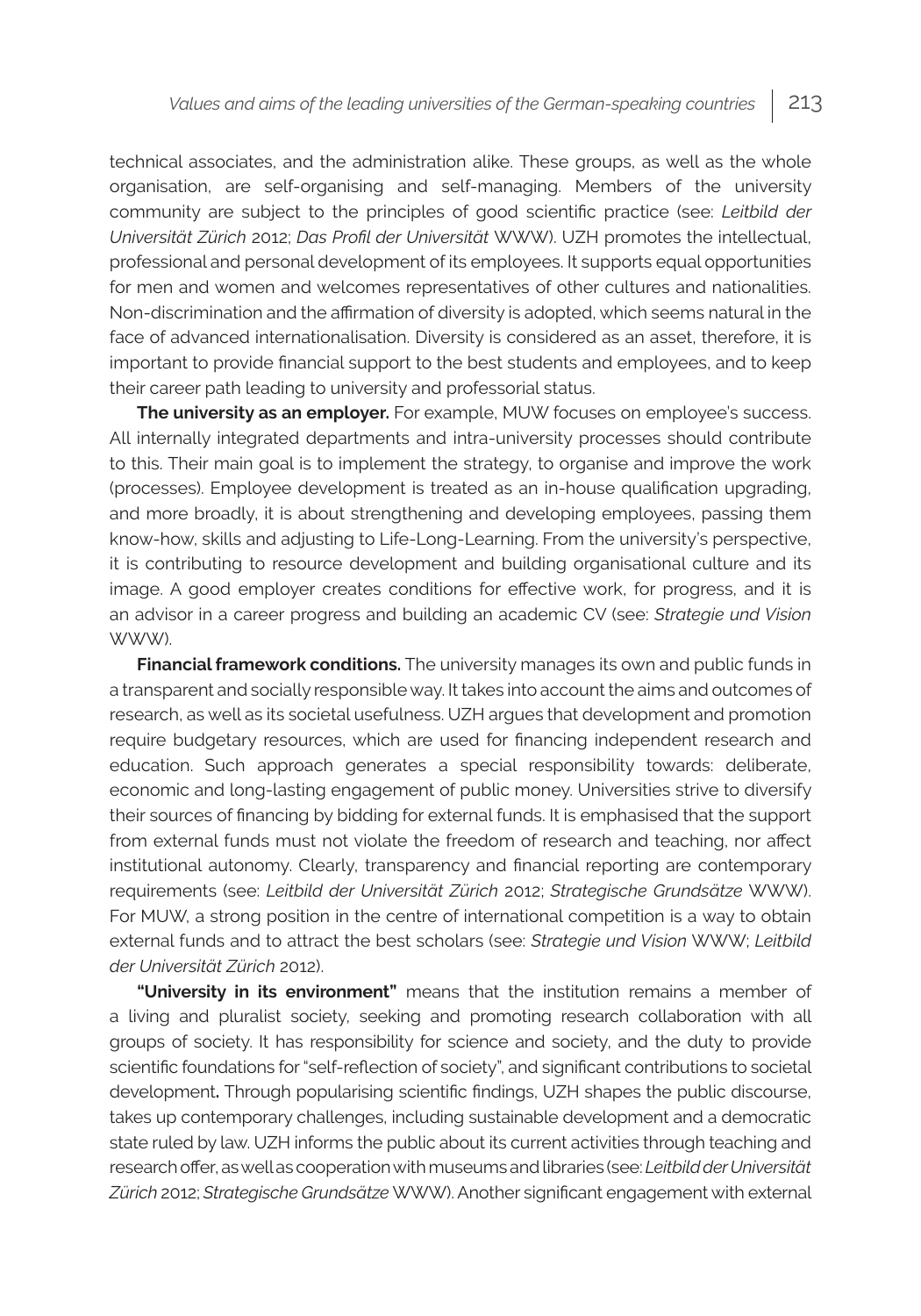partners happens in the form of open / public ventures and commitment to the immediate urban environment (e.g. *Université de Genève,* see: *Services à la cité* WWW). The *Technische Universität München* (TUM) writes explicitly about its responsibility for dialogue with society and the public sphere. One of these dimensions is teaching social commitment to change processes. At the same time, new and better channels of communication with the public are constantly being sought to inform about what science and technology is doing for the future and the society. This dialogue helps TUM to identify and develop leading research and teaching areas (*Die Universität* – *Leitbild* WWW). Similarly, the *Eidgenössische Technische Hochschule Zürich* (ETHZ), in addition to its inter- and transdisciplinary research initiatives / teams, creates thematic research fields, orienting them to the various levels of social needs (*Thematische Schwerpunkte* WWW).

**Organisational culture and staff promotion** are based on balancing leadership and participation. Chancellors of universities act in a legitimate manner as long as they make decisions in line with the strategic guidelines, and ensure their implementation**.**  Universities are based on incentives and participatory culture. This includes antidiscrimination practices and promotions of the selected groups, a climate of loyalty and solidarity (*Strategische Grundsätze* WWW). The University as an organisation recognises the problems of both genders and makes optimal decisions at all levels and scopes. Women and men both have their personal representatives and an equal presence in "functions and bodies" (*Verhaltenskodex Gender Policy* WWW)*.* UZH, considering itself a scientific organisation, solves its own affairs with the involvement of management. This requires a proper degree of self-organisation and establishing co-responsibility. This, in turn, requires an appropriate management culture, which ensures two things at the same time: research and teaching freedom, as well as the efficiency of operation and management of the university as an economic entity. Moreover, good management optimises the conditions and outcomes of work, and builds a proper working environment for colleagues (*Strategische Grundsätze* WWW).

Academic **support for the younger generation** applies to people of all qualification levels. Universities give opportunities to start research and teaching early. Systemic conditions for the obtaining qualifications at the highest possible academic level are guaranteed. The task of the institution is to support scientists in their own responsibility and to ensure that the university's dependencies do not affect adversely their professional development. Hence the need to ensure the permeability of many career paths while respecting equal opportunities and compliance with various competency profiles, focusing on the family and private sphere of employees and their stage of life (*Führungsgrundsätze* WWW).

In the area of **scientific research**, UZH aims at broadening and deepening scientific knowledge by conducting research at the highest world level (*Leitbild der Universität Zürich* 2012). Like other mentioned institutions, it considers itself as a research university that enables, supports and expects relevant results of the scientific activity of its employees. It also plays a leading role in the international research community. It enables and supports excellent research, and develops the existing and future fields of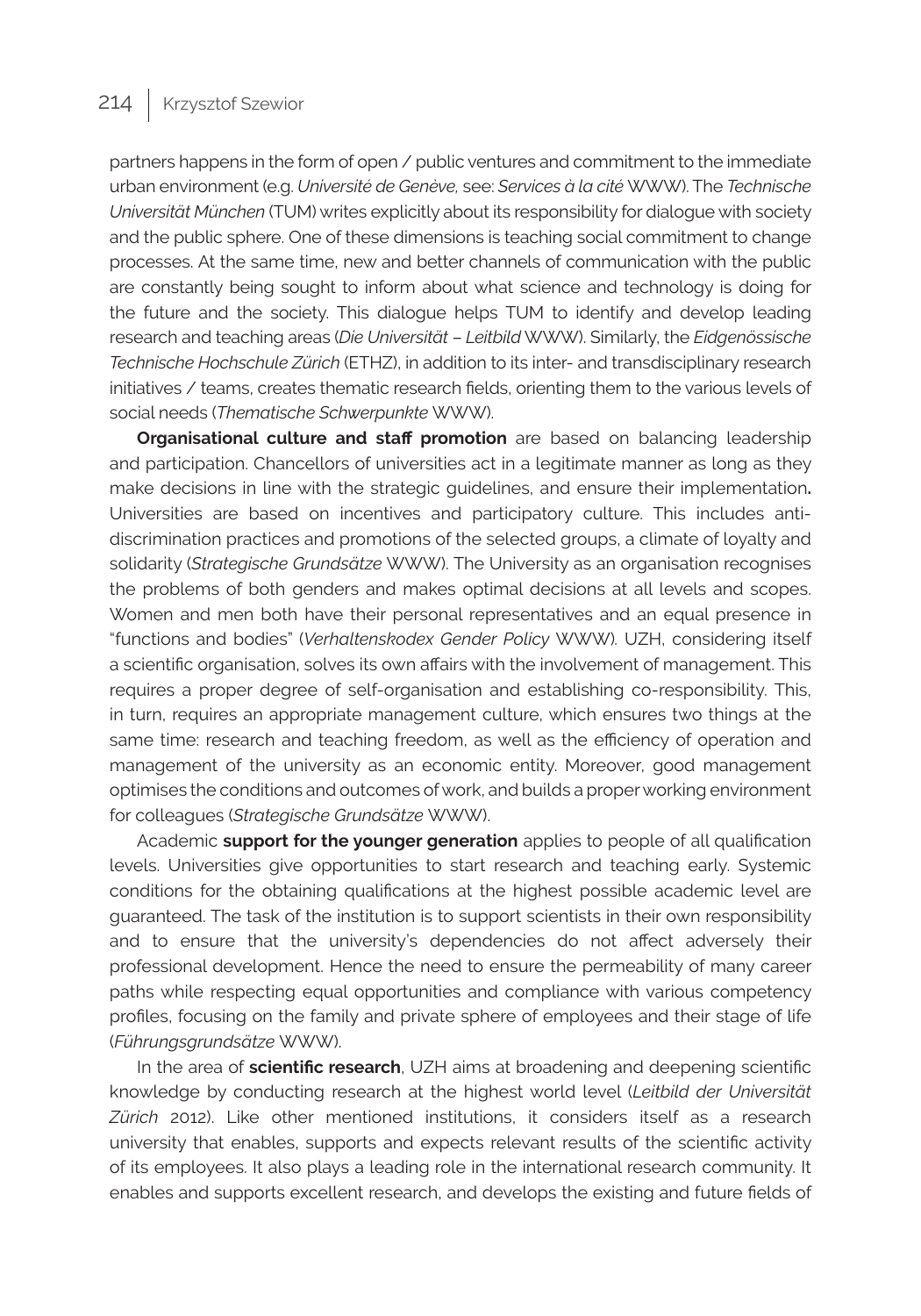exploration (*Strategische Grundsätze* WWW). For MUW, research is crucial in bringing the best level of medicine. For UZH, research remains the focus activity, and it also carries out work of an applied nature. Through such broad spectrum (eg. LMUM), universities of this type have great potential for innovative research and high-quality value-adding teaching. They use them in *Exzellenz-Wettbewerb*, but also to strengthen their research profile as *universitas* and to improve their leading international position (see: *Porträt* WWW). The *Universität Innsbruck* indicates that it is guided by the unity of science and disciplines (germ. *"Das tun wir"*). Their scope and nature determine the specificity of research and teaching carried out in the spirit of responsibility for society. Embedding didactics into research is the starting point for university education, supporting research activities and the researchers themselves. These institutions are strongly integrated with the region, but they cooperate and compete in research all over the world (see: *Leitbild* WWW). Virtually all of them pursue their scientific goals through knowledge/research clusters. They constitute an excellent centre for the concentration and transfer of knowledge, they promote leading research projects, and generate paths for the commercialisation of scientific research (see: *Excellence de la recherche* WWW).

The *Technische Universität München* (TUM) writes about the **internalisation** of the best international standards. It transfers them to its scientific, structural and organisational space through networking and close cooperation with the best research and teaching departments in the world. It is used, i.e. cooperation, to search for and expand new areas of own development – *Emerging Field Policy* (see: *Die Universität* – *Leitbild* WWW). Another quite effective route of research profiling in the Rhine countries is the initiatives of excellence (germ. *Exzellenzinitiative*), due to the requirement to formulate development strategies and to create dominant research fields. Later, they became research projects under the initiatives/strategies of excellence (see: *Exzellenzstrategie…* WWW; *Forschungsprofil* WWW). The city of Heidelberg with its metropolitan region, a highly internationalised city with representatives of global tycoons from various industries (germ. *Metropolregion Rhein-Neckar*) has a very good experience in this field. And for this reason, the university treats high theoretical and methodical competence as an important distinguishing feature of its scientific conduct.

The mission of the *Technische Universität München* (TUM) states that the research is directed **to support an innovative society**. It reaffirms the scientific commitment to innovative progress, which should lead to improving people's life. The university expresses committment to responsibility for the next generation and demonstrates it by its research focus – on health and nutrition, energy and raw materials, environment and climate, information and communication, mobility, and infrastructure (see: *Die Universität*  – *Leitbild* WWW). The *Universität Innsbruck* (UI) also expresses concern for its region, striving to combine research of local issues, but they are "globally tailored". Its research activities include alpine space – people and the environment; and cultural meetings – cultural conflicts (see: *Leitbild* WWW).

**Academic education**, regardless of the type of the university, remains a pillar of activity. Today, however, it is extended to include training and promotion of lifelong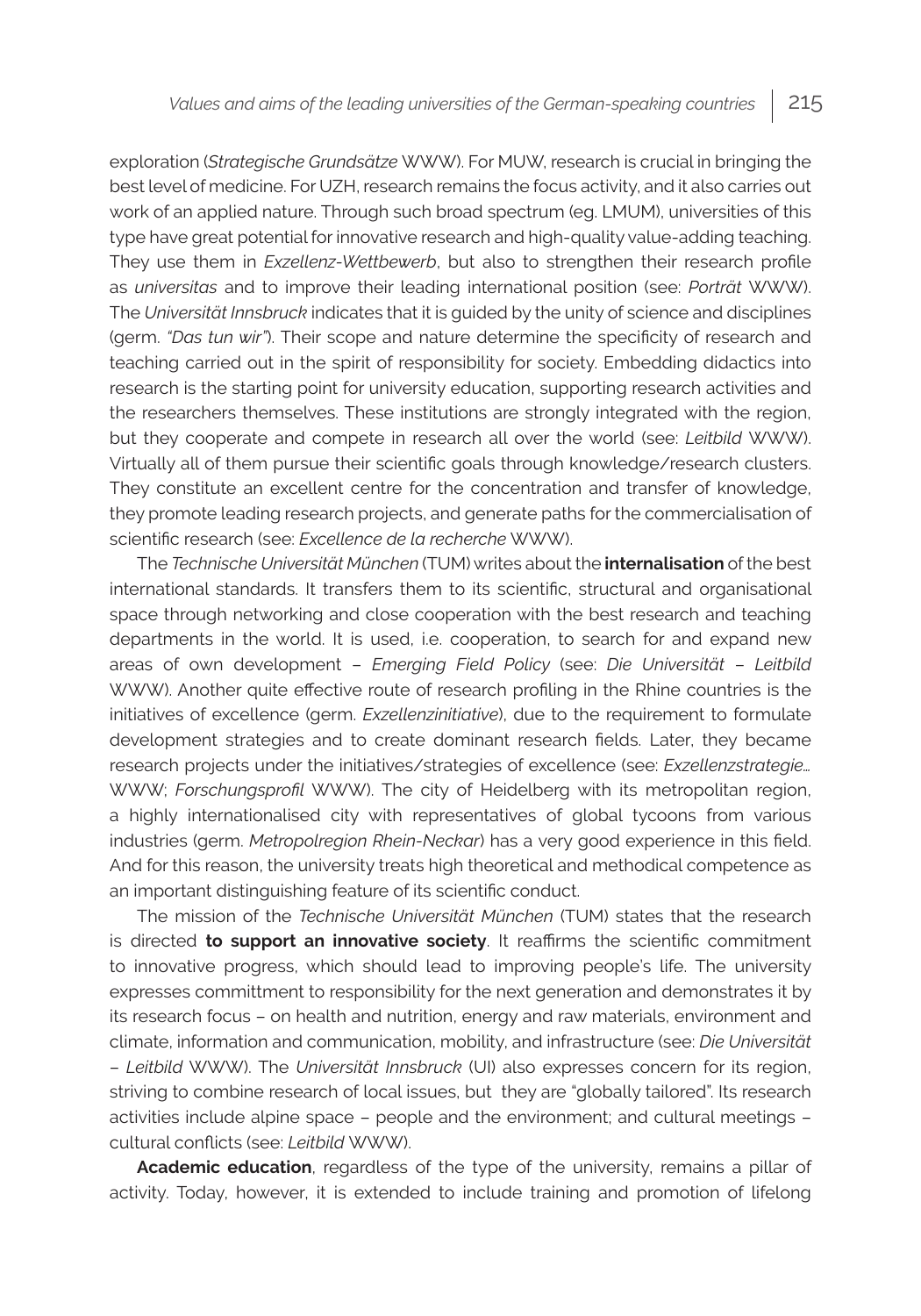learning. It is widely acknowledged that academic teaching must be based on research. This model of studies results from the community of learners and educators. It is focused on the ability to take on challenges and to solve them, to obtain methodical results and new scientific understanding, to critically evaluate and further transfer knowledge and research experience (*Leitbild der Universität Zürich* 2012). TUM writes on its website that goals of education should be defined through professional competence, awareness and responsibility, intellectual and emotional creativity, and cultural sensitivity. However, at the same time, it emphasises that openness to the world and social competence are just as important as professional independence and entrepreneurship.4 Students are expected to have initiative and readiness to achieve results. Thus, through education, students are motivated to undertake responsible social roles and are being prepared them for various career paths (*Strategische Grundsätze* WWW).

**Services and transfer** have their subjective and objective dimensions (according to UZH, see: *Leitbild der Universität Zürich* 2012). For UZH, supporting the transfer of knowledge and "external" influence makes research and teaching more useful and socially accessible. In TUM's opinion, the principle of competitiveness through results should be applied in this area. By proactively transferring research to market-oriented innovation processes, it supports the entrepreneurial spirit in all areas of the university activities. Thus, the importance of initiating the establishment of new companies, their growth and development is emphasised. TUM's activities are focused on having a leading position in Europe among the universities, and on the development and growth of technological start-ups originating from the academic environment (see: *Die Universität - Leitbild* WWW).

Universities consider the **balanced involvement** of their employees in scientific work and the life of the university as an important institutional task. At the same time, the universities acknowledge the importance of the external dimensions like private life of employees and the social and natural environment. Proper recognition of the universities' location and role allows them to make appropriate use of local potential and, thus, to contribute to its development. That is why partner cooperation is supported, for example by the university hospitals, other academies, and civil society institutions. At the same time, an excellent example of which is *Eidgenössische Technische Hochschule Zürich* (ETHZ), the principles of social responsibility and sustainable development are practiced within the university as an institution and human community (see: *Selbstverständnis und Werte* WWW; *Nachhaltigkeitsbericht* WWW).5 Another example of linking socially sensitive areas is provided by the *Universität Zürich* (UZH). It considers equal opportunities, diversity, and sustainable development to be central values of the university life and of the university departments. The university is committed to their effective and efficient implementation through policy and its own recommendations. UZH emphasizes the importance of

<sup>4</sup> Podejmowane w TUM inicjatywy rozwijania tychże cech: Junge Akademie, TUM Graduate Schoole, TUM Institute for Advanced Study.

<sup>5</sup> Zasady zrównoważonego rozwoju i społecznej odpowiedzialności praktykuje się np. wobec zużycia energii elektrycznej, zarządzania odpadami, aranżacji przestrzeni.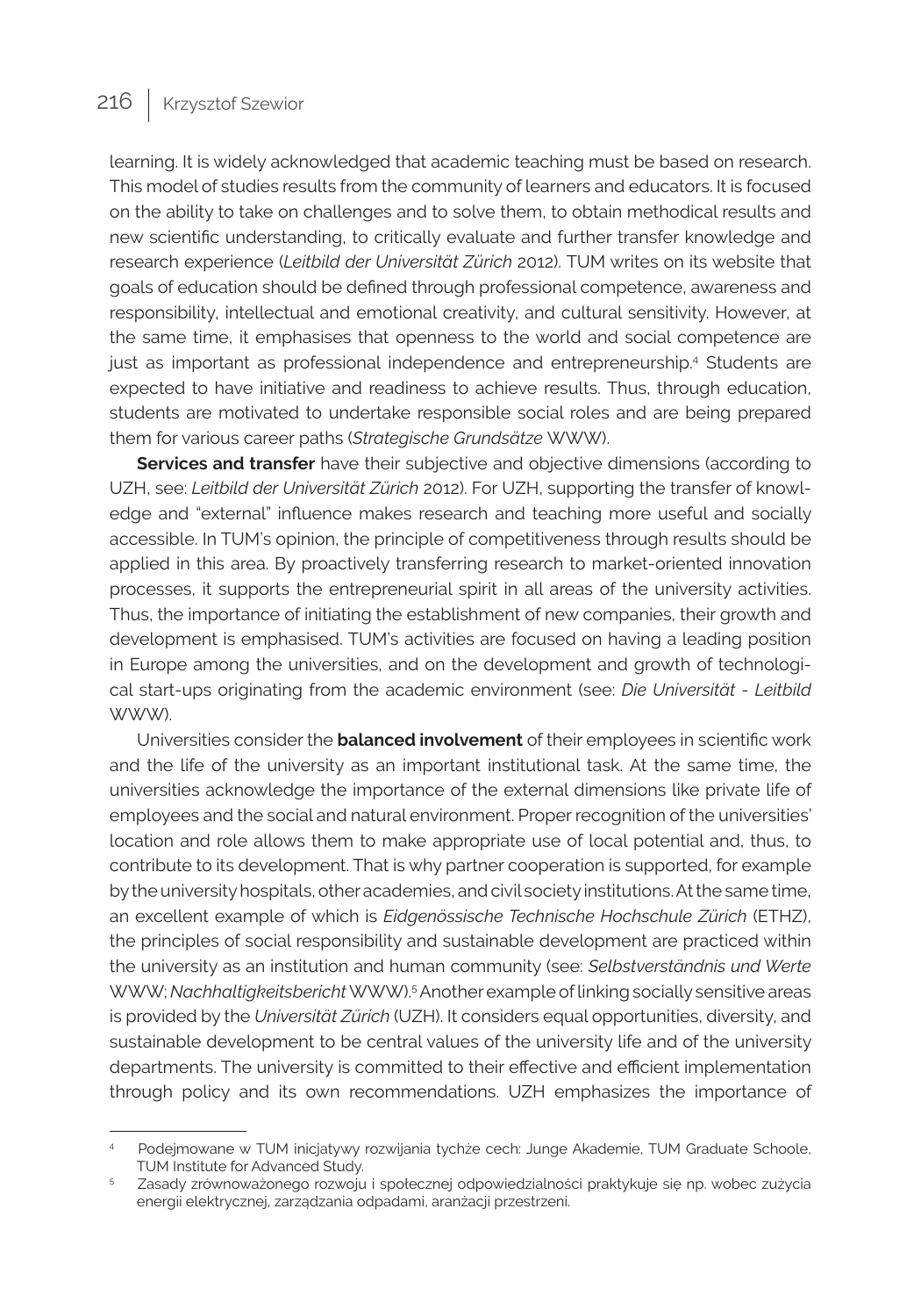ethical standards and cultural contexts. It recognises social justice, individual and collective responsibility and considers the needs of future generations (*Strategische Grundsätze* WWW). In its documents, UZH directly indicates that its functions, structures and management culture remain oriented towards sustainable development, and that it functions in this paradigm (*Sustainability Policy* WWW).

**Networking** seems to be the basic tool for fulfilling external functions of the universities. It contributes to three activities: cooperation, coordination, and competition. It allows universities to cultivate **cooperation** at all levels and areas of activity (studies, research, mobility, management, quality assurance system). Moreover, membership in networks and associations not only adds splendour to the image, but also helps mutual recognition, knowledge transfer and cooperation. It is also a measure of the quality standard (*Porträt*  WWW).<sup>6</sup> These aspects are emphasised by MUW, where about half of all publications are based on international co-authorship (*Strategie und Vision* WWW). The cooperation of universities also includes non-academic institutions and the wider economy. Having a multilateral dimension, it serves both the transfer of knowledge and the acquisition of financial and intellectual support (*Leitbild* WWW). In the context of the above-mentioned collaboration, UZH sees its role as an expert in the understanding of scientific reflection, innovation, and active knowledge transfer. At the same time, it undertakes initiatives to promote the transferred competences (*Strategische Grundsätze* WWW).

Universities ascribe a different value to external involvement depending on the university type, level, and the character of the relationship. The *Universität Wien* appreciates cooperation on the national and regional level, as it contributes to a better use of infrastructure, increasing the synergy of research and teaching. This is done, among others, through mobility programmes, strategic partnerships, membership in networks (see: *Universität Wien 2025* WWW)*.* At the *Universität Heidelberg* cooperation and partnership have two goals: the transfer of knowledge with generating research outcomes, and the definition of university's role in the scientific environment, especially regionally. Mainly the latter aspect allows to combine basic research with its application by the industrial partners.

Contemporary universities cultivate **stable relations with their alumni**, treating them both as ambassadors of the "university brand", stakeholders and patrons. Their role is in promoting the young generation in taking up employment, organising internships, sharing professional contacts, and also in financing research and awarding prizes. This is well illustrated by the term (germ.) *lebendiger Generationenvertrag*, borrowed from TUM. This living intergenerational agreement makes it possible to benefit from the mutual support and connection of the former and present members of the academic community, and the representatives of various disciplines and communities (see: *Die* 

<sup>6</sup> Warto wskazać, że np. LMUM jest założycielem trzech ważnych europejskich sieci i instytucji wymiany: LERU – League of European Research Universities, VIU – Venice International University, EUA – European Association of Universities. Oprócz tego uczelnie należą do licznych stowarzyszeń, centrów, zarówno w kraju, na kontynencie europejskim i poza nim.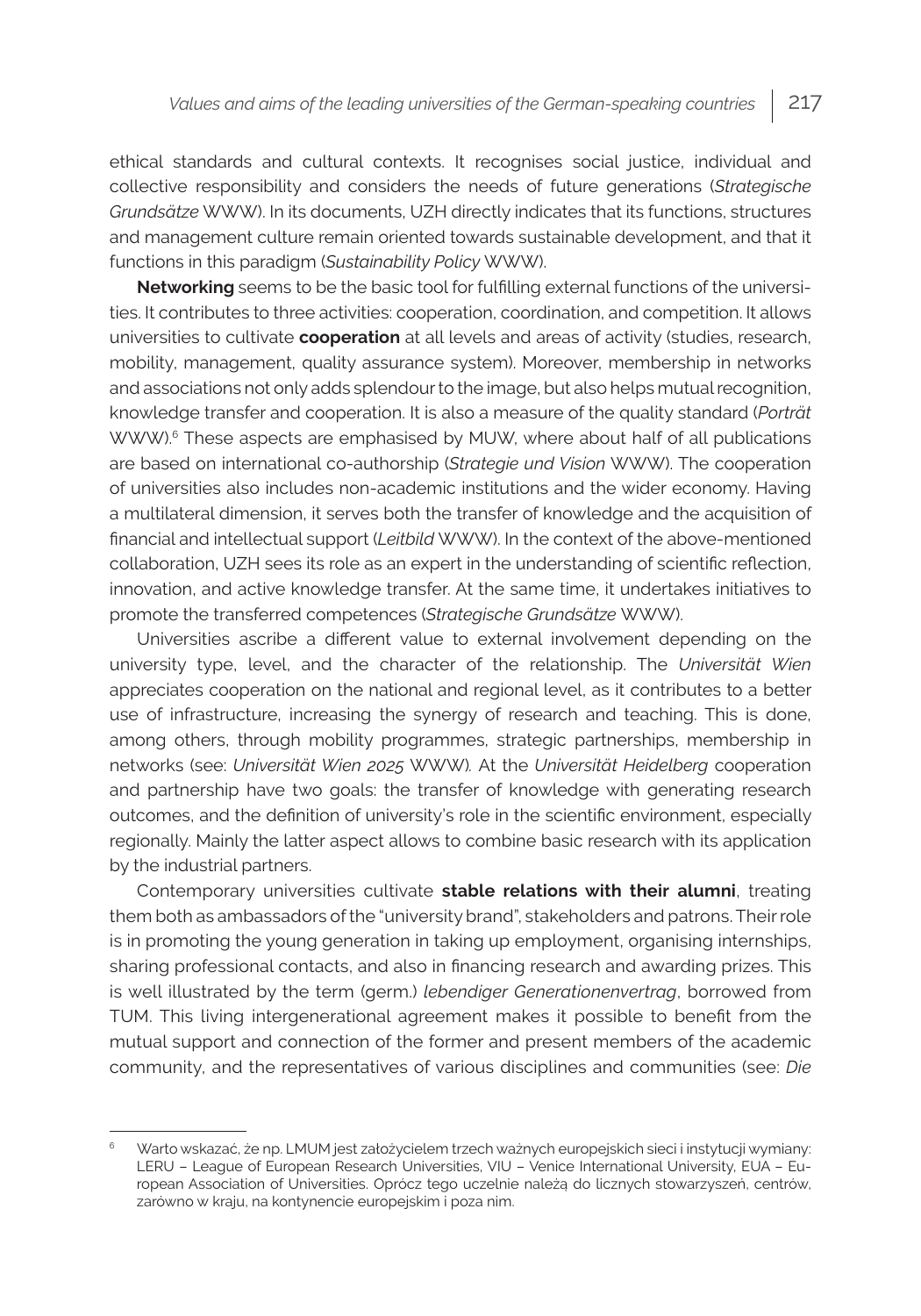Universität – Leitbild WWW).<sup>7</sup> This support is bilateral and pro-investment, e.g. ETH Zürich promotes professional development as a transfer of knowledge and technology between the university and practice, which allows not only to develop intellectual and social capital, but also to permanently enhance the competitiveness of the economy, the labour market and the career paths (*Weiterbildung* WWW).8 The *Universität Innsbruck* collaborates with alumni through a network (germ. *Alumni-Netzwerk*) and its initiatives included staff exchanges, publications, publishing newsletter, research magazine distribution, events, sharing contacts and promoting its graduates (*Das Alumni Netzwerk* WWW).

**Internationalisation.** Universities perceive themselves as the institutions with national presence and influence. They treat internationalisation as an integral part of their functioning. In many cases, the principle of regional anchoring and international orientation was adopted. Generally, three dimensions of activities can be identified: development of strategic partnerships, international mobility (incoming and outgoing), internationalisation at home (see: *International* WWW). Seeing internationalisation as a cross-cutting task for research, teaching, administration and personal development, top universities use it to strengthen their activity, potential and profile (see: *Universität Wien 2025* WWW). They recruit excellent staff from around the world, develop research and teaching cooperation and promote the co-production of publications. The University of Innsbruck can be commended for almost 1.6 thousand publications in Web of Science (including over 73% with international co-authorship) (see: *Auf einen Blick* 2020). The number of foreign students is translated as a measure of the importance of an academic centre (Innsbruck – 44% of students) (*Zahlen und Fakten* WWW), but also of the city and the region (Vienna, Munich, Geneva). The level of internationalisation is part of the overall quality management strategy (*Universität Wien*). The advantage of the university is the range of services provided, i.e. not only encouraging students to come to Europe, but also building joint programs, operating on a franchise basis, offering research programs for particularly gifted young scientists (e.g. *Junior-Year Programme* at LMUM for students from the USA) (see: *Porträt* WWW). For TUM, internationalisation is a combination of a small homeland (*Heimat*) with the world, a way of acquiring talents. However, as a condition, it is based on the freedom and open canon of values of an enlightened society. According to TUM, links to the wider world should at the same time respect the identity of people from other civilisation, cultural and religious circles. It is also seen as a bridge of understanding between nations (*Porträt* WWW). The universities promote student exchange in a variety of formats**.** For example, through the *global events*: *ETHMeetsYou, Global Lecture Series, Cybathlon, Digital Platform*. It is worth emphasising that experts from politics and the economy are involved in such events, and these relations take a form of a dialogue on current challenges. These activities are also supported by other events (in on-line format) like exhibitions, and lectures (see: *Globale Präsenz* WWW; *Globale Events* WWW).

<sup>7</sup> TUM w działaniach na rzecz integracji społeczności akademickiej ale i promocji oraz transferu wiedzy wykorzystuje m.in. AlumniVerband oraz TUM Emeriti of Excellence.

<sup>8</sup> Działania te ETHZ realizuje w ramach *School for Continuing Education*.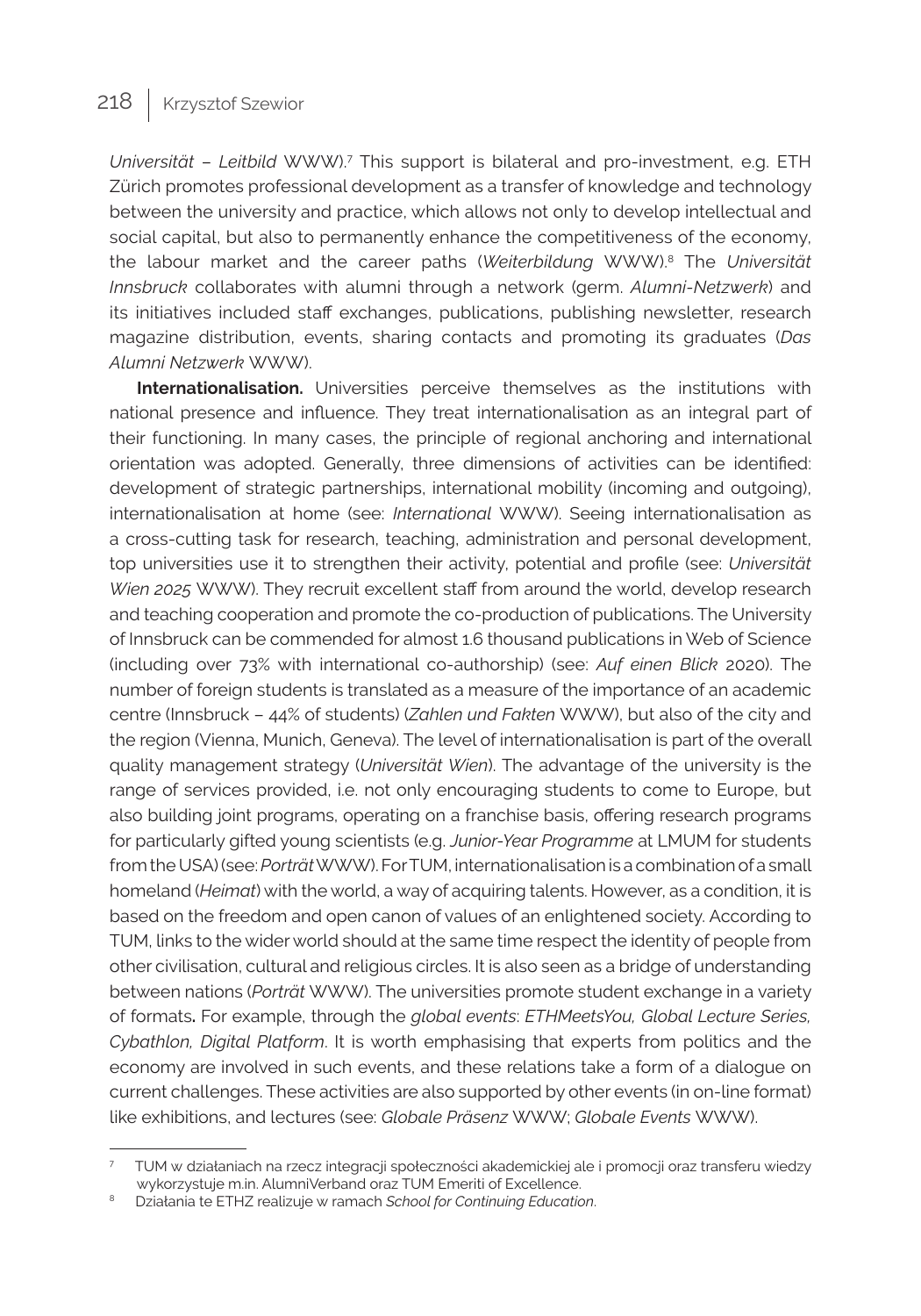**Diversity** is a nurtured academic value (e,g. for UZH, see: *Diversity Policy der Universität Zürich* WWW) located in economically strong and multicultural academic centres (Munich, Vienna). German-speaking *Vielfalt* can be found everywhere: in diversity management, family friendliness, gender, healthy university, inclusion, participation in cultural heritage. The *Ludwig Maximilian Universität München* (LMUM), while respecting the idea of diversity, considers it as a factor and a condition for success. As a result, it supports communities, where diversity can manifest itself. It also serves as means to find talents from different and distant regions of the world. The *Universität Innsbruck* (UI) in its declaration "*We stand for it"* (germ. *"Dafür stehen wir"*) emphasizes support for a multitude of biographies, ideas, concepts of life, opinions and methods. Thus, it is for an open society (see: *Leitbild* WWW). MUW is positioning itself well through the promoted diversity of academic staff. In addition, it expresses social responsibility with a focus on *gender mainstreaming* and *gender medicine* (see: *Strategie und Vision* WWW)*.*

In the canon of *Wertschöpfung durch Wertschätzung* of TUM is stated that the culture of respect for (different) values makes a significant contribution to the value creation within the university and its academic community. It promotes women and gender equality, among other reasons, in order to become an attractive technical college for women. Engagement in *famielienbewußt* activities is to convince about the possibility of reconciling work, family and studies (*Die Universität* – *Leitbild* WWW). *Universität Heidelberg* also openly declares its commitment to gender equality and the work–life balance. Universities, paying tribute to the diversity and equality of all their members, extend their initiatives beyond university walls and country borders (*Das Profil der Universität* WWW).

TUM emphasises that young "talents with an awareness of values" are at the centre of the university's involvement. The continuity of knowledge development is important, hence the emphasis on integrating young people with experienced scientists and key people of previous generations. According to the *Universität Heidelberg* (UH), this alliance of learning from different environments creates an excellent basis for identifying new challenges and deliberately addressing them (*Das Profil der Universität* WWW). The *Universität Zürich* (UZH) supports legitimate differentiation in research and education and in its daily life. By rejecting discriminatory behaviour, it promotes a culture of multiplicity, assuming social responsibility, freedom from discrimination: space, language of communication (*Verhaltenskodex Gender Policy* WWW).

Institutions manage diversity with a wide range of specialist advice and services. In international academia, this factor is taken into account in the evaluation and accreditation process, which sometimes is a prerequisite for bilateral and multilateral cooperation and mobility agreements (*Porträt* WWW; *Die Universität* – *Leitbild* WWW)*.*

**Evaluation** is a standard procedure at the universities, it aims at ensuring the optimisation and long-term quality assurance in important areas of the university's functioning and its relations with the external bodies. The evaluation should be comprehensive, systematic, regular, as well as using appropriate diagnostic methods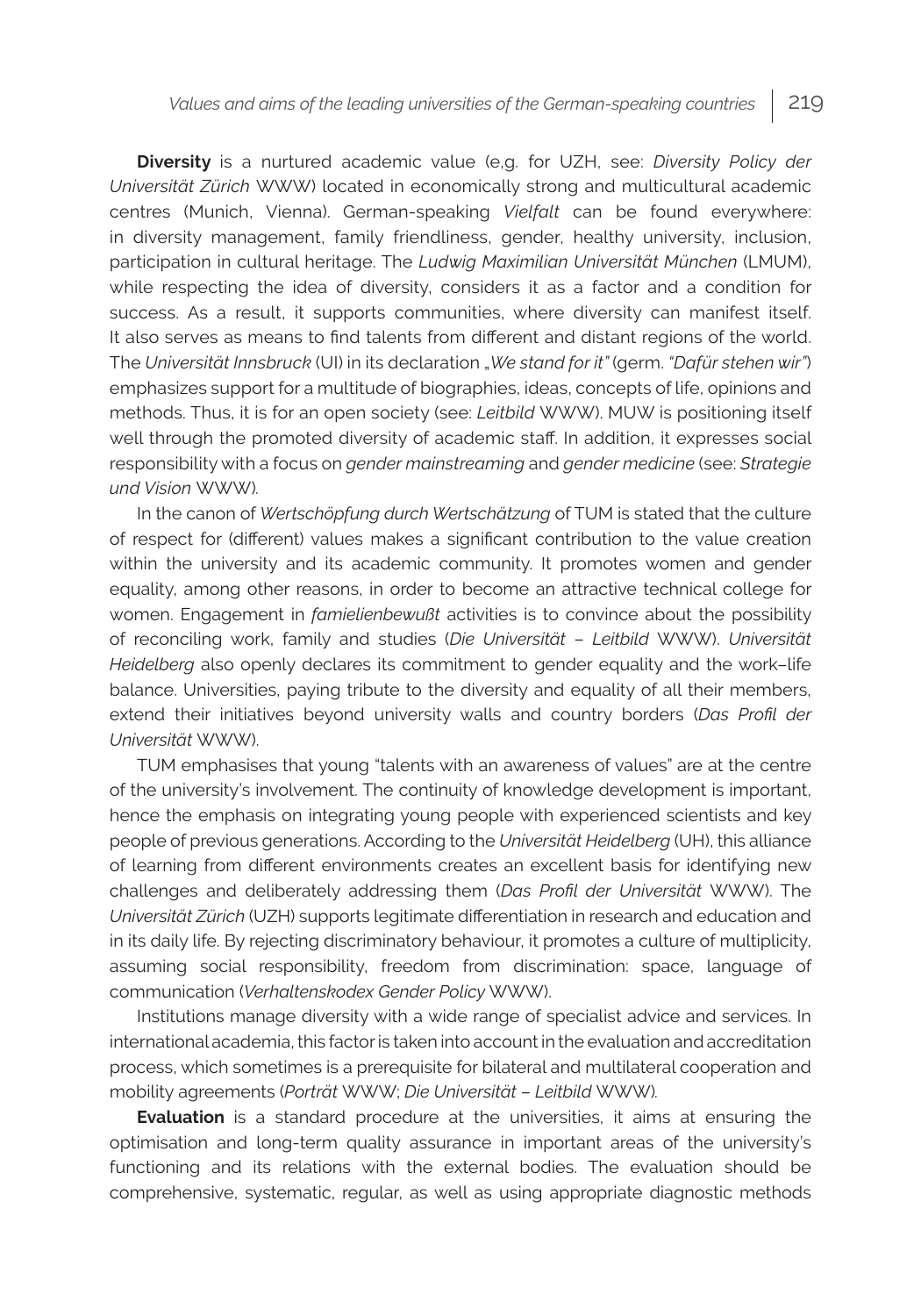and tools. These activities are dedicated to the permanent improvement of quality management. This is done in so-called closed circles. Proper evaluation involves stakeholders and maintain an open dialogue**.** Access to information and all-important matters without barriers, to an appropriate degree and in multiple languages is an integral part of this process (*Strategische Grundsätze* WWW)**.** It is a commonly accepted norm to associate evaluation with the overall development of the universities (e.g. versatility and innovation – Geneva) (see: *Enseignement* WWW) and with the management model and the decision-making structures**.** Thus, it is woven into the creation of the university's quality culture (*Qualitätsenctwicklung UZH* WWW)*.*

**Transparency and activity reporting** are standard practices at Western universities. The *Universität Zürich* (UZH) emphasised particularly the importance of three levels of transparency, i.e., projects financed from public funds, professorships sponsored by external entities; personal ties / interests of university representatives with external institutions (see: *Qualitätsenctwicklung UZH* WWW). The *Universität Innsbruck* (UI) makes research results available to the public in order to initiate further development, debates in the academic community and about academic community itself (see: *Leitbild* WWW), while UZH in its *Code of Conduct...* emphasizes the fact that data is compiled, collected and analysed, taking into account the gender factors and use in the current operations (*Verhaltenskodex Gender Policy* WWW).

### **Conclusions**

The conducted analysis of the leading universities of the German-speaking countries confirmed the assumption, that the traditional mission of the university encompasses flexible entry into the new management models and areas of institutional activity, as well as research fields of special social importance. The catalogue of aims and values, expressed in various ways, refers to *universitas* and the modern "knowledge enterprise". The postulate of autonomy, freedom and self-governance is continuously reiterated. Hence, empowering its stakeholders and representing their interests. Universities shape their external relations in similar way. They strongly emphasize their own contribution to civil society, the economy and the knowledge society. Their social responsibility focuses on solving contemporary social problems and sustainable future. The modernity of universities is reflected in the university as an institution, relations with the environment, social responsibility, knowledge management and the organisation of the scientific community.

These research outcomes can be the starting point for the further, in-depth and extended research on the operational model of the best universities in Europe in the context of global educational and socio-economic challenges. This would allow weaker universities to optimise their management and increase the level of competitiveness.

**Krzysztof Szewior** – habilitated doctor, assistant professor at the Department of Politics of the European Union at the Faculty of Political Science and International Studies at the University of War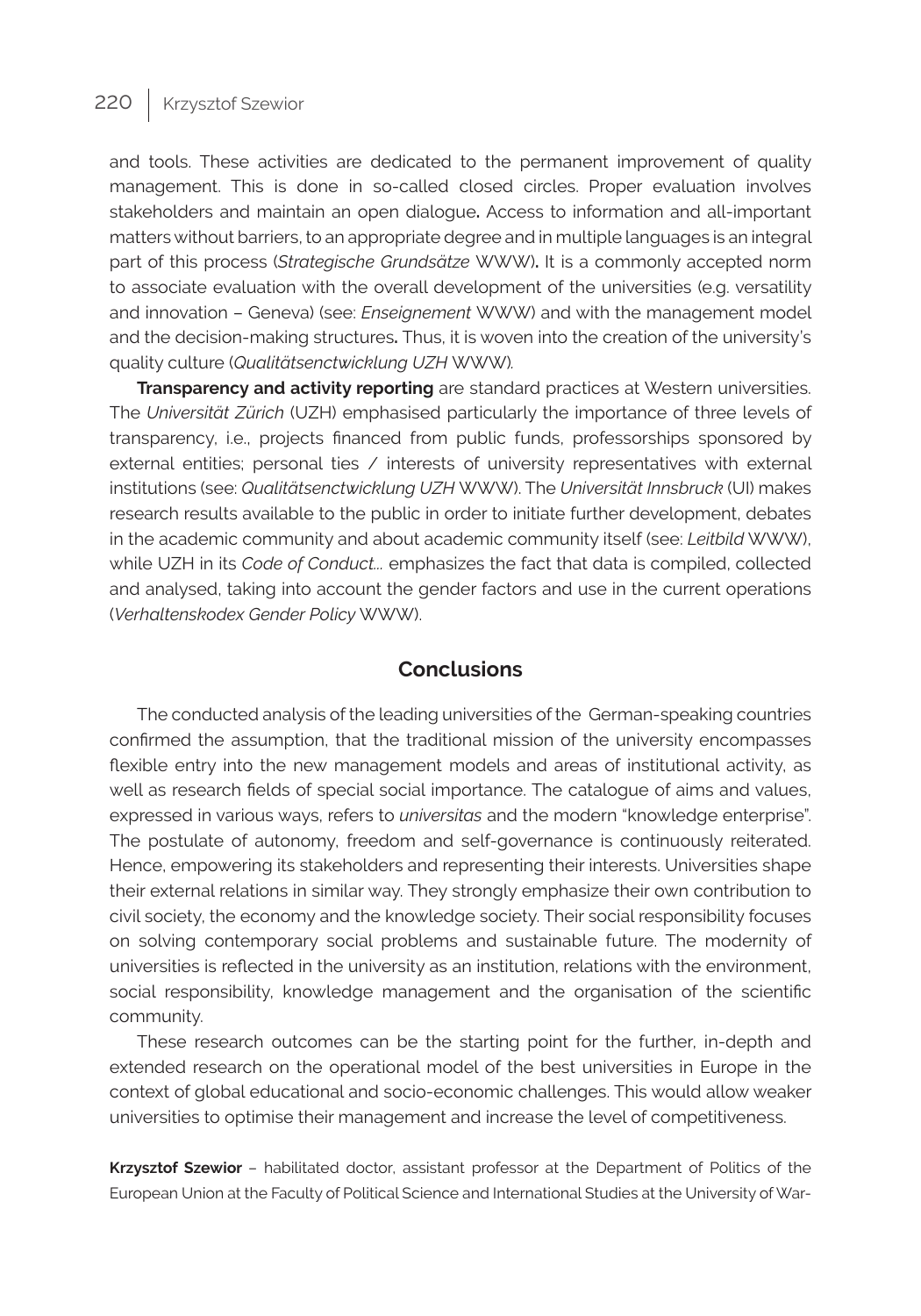saw. His research interests and non-university experience relate to the higher education and social issues in the German-speaking countries and the EU. He is the author of numerous publications on the above-mentioned subject, including the monograph *Akredytacja w niemieckim szkolnictwie wyższym. Systemowe ujęcia zagadnienia* (2019).

**Krzysztof Szewior** – doktor habilitowany, adiunkt w Katedrze Polityk Unii Europejskiej na Wydziale Nauk Politycznych i Studiów Międzynarodowych Uniwersytetu Warszawskiego. Zainteresowania badawcze i doświadczenie pozauniwersyteckie odnoszą się do szkolnictwa wyższego oraz problematyki społecznej państw niemieckiego obszaru językowego i UE. Autor licznych publikacji z tej tematyki, m.in. monografii *Akredytacja w niemieckim szkolnictwie wyższym. Systemowe ujęcia zagadnienia* (2019).

#### $\bullet$  References:

- BRENDEL Sabine, HANKE Ulrike, MACKE Gerd (2019), *Kompetenzorientiert lehren an der Hochschule*, Band 9, Verlag utb, Stuttgart.
- GRASCHOPF Anton (2017), *Zukunft und Aufgaben der Hochschule. Digitalisierung Internationalisierung – Differenzierung*, Rat für Forschung und Technologieentwicklung (Hg.)*,* Wien.
- JINGMIN Cai, HENDRIK Lacker (eds) (2019), *Jahrbuch Angewandte Hochschulbildung 2017*. *Deutsch- -chinesische Perspektiven und Diskurse*, Springer Verlag Wiesbaden.
- KACZMAREK Mirosława (2013), *Badania jakościowe metody i zastosowania*, Warszawa.
- MATUSIAK Krzysztof B., MATUSIAK Małgorzata (2007), *Pojęcie i ekonomiczne znaczenie przedsiębiorczości akademickiej*, "Zeszyty Naukowe Uniwersytetu Szczecińskiego, Ekonomiczne Problemy Usług", no. 8.
- OLECHNICKA Agnieszka (2012), *Potencjał nauki a innowacyjność regionów*, Warszawa.
- SZEWIOR Krzysztof (2006), *Kobiety w szkolnictwie Republiki Federalnej Niemiec w latach 1969 1998*, Wrocław.
- SZEWIOR Krzysztof (2019), *Akredytacja w niemieckim szkolnictwie wyższym. Systemowe ujęcie zagadnienia*, Wydanie drugie, poszerzone, Warszawa.

#### **List of the analysed documents:**

- *AUF EINEN BLICK* (2020), Universität Innsbruck, Mai 2020, https://www.uibk.ac.at/universitaet/profil/dokumente/uni-in-zahlen-2020.pdf (31.07.2020)
- *DAS ALUMNI NETZWERK* (WWW), https://www.uibk.ac.at/transferstelle/alumni/index.html.de (01.08.2020)

*DAS PROFIL DER UNIVERSITÄT* (WWW), https://www.uni-heidelberg.de/de/universitaet (28.05.2020) *DIE UNIVERSITÄT – LEITBILD*(WWW),<https://www.tum.de/die-tum/die-universitaet/leitbild/> (02.09.2020) *DIVERSITY POLICY der Universität Zürich* (WWW), https://www.uzh.ch/cmsssl/de/about/basics/ diversity.html (23.08.2020)

*ENSEIGNEMENT* (WWW), https://www.unige.ch/universite/enseignement/ (08.09.2020) *EXCELLENCE de la recherche* (WWW), https://www.unige.ch/universite/recherche/ (09.09.2020) *EXZELLENZSTRATEGIE – Die Universität in der Exellenzinitiative* (WWW), [https://www.uni-heidelberg.](https://www.uni-heidelberg.de/de/forschung/forschungsprofil/exzellenzstrategie) [de/de/forschung/forschungsprofil/exzellenzstrategie](https://www.uni-heidelberg.de/de/forschung/forschungsprofil/exzellenzstrategie) (28.05.2020)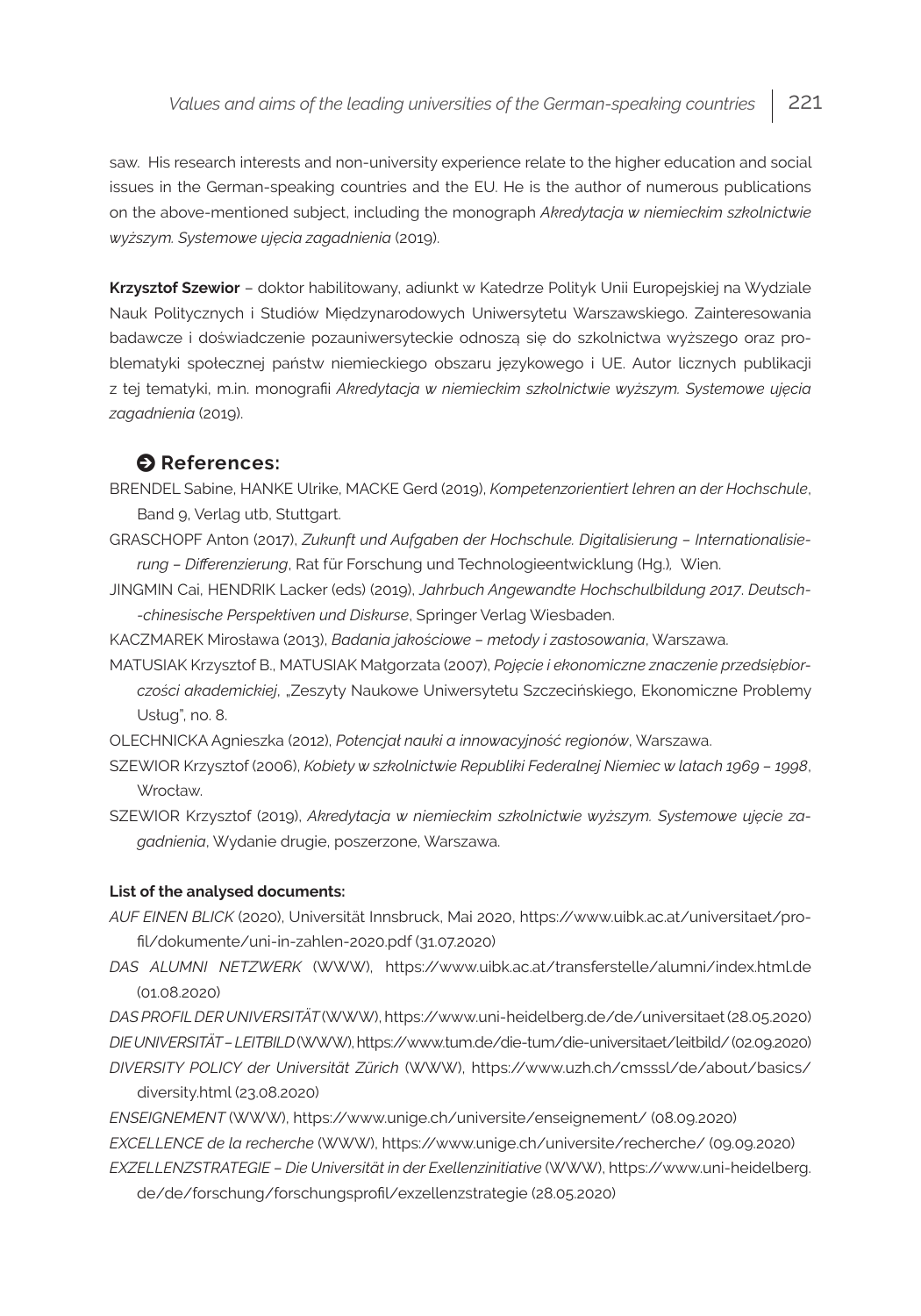- 222 | Krzysztof Szewior
	- *FORSCHUNGSPROFIL* (WWW), https://www.uni-muenchen.de/forschung/forschungsprofil/index. html (05.06.2020)
	- *FÜHRUNGSGRUNDSÄTZE* (WWW), https://www.uzh.ch/cmsssl/de/about/basics/leadership-principles.html (22.08.2020)

*GLOBALE EVENTS* (WWW), https://ethz.ch/de/die-eth-zuerich/globales/events.html (19.08.2020) *GLOBALE PRÄSENZ* (WWW), https://ethz.ch/de/die-eth-zuerich/globales.html (17.08.2020)

- *INTERNATIONAL* (WWW), https://www.unige.ch/international/fr/ (03.09.2020)
- *LEITBILD DER UNIVERSITÄT ZÜRICH* (2012), Durch die Erweiterte Universitätsleitung am 29. November 2011 erlassen und vom Universitäsrat am 23. Januar 2012 genehmigt, https://www.uzh.ch/ cmsssl/de/about/basics/mission.html (21.08.2020)
- *LEITBILD* (WWW), https://www.uibk.ac.at/universitaet/profil/leitbild.html.de (31.07.2020)
- *NACHHALTIGKEITSBERICHT* (WWW), https://ethz.ch/de/die-eth-zuerich/informationsmaterial/nachhaltigkeitsbericht.html (26.08.2020)
- *PARTNER* (WWW), https://www.uibk.ac.at/universitaet/partner/ (31.07.2020)
- *PORTRÄT* (WWW), https://www.uni-muenchen.de/ueber\_die\_lmu/portraet/index.html (02.09.2020) *POLITIQUE GENERALE* (WWW), https://www.unige.ch/universite/politique-generale/ (05.09.2020) *QUALITÄTSENCTWICKLUNG UZH* (WWW), [https://www.uzh.ch/cmsssl/de/about/basics/quality-](https://www.uzh.ch/cmsssl/de/about/basics/quality-development.html) [-development.html](https://www.uzh.ch/cmsssl/de/about/basics/quality-development.html) (23.08.2020)
- *SELBSTVERSTÄNDNIS UND WERTE* (WWW), [https://ethz.ch/de/die-eth-zuerich/portraet/selbst](https://ethz.ch/de/die-eth-zuerich/portraet/selbstverstaendnis-und-werte.html)[verstaendnis-und-werte.html](https://ethz.ch/de/die-eth-zuerich/portraet/selbstverstaendnis-und-werte.html) (04.08.2020)
- *SERVICES À LA CITÉ* (WWW), [https://www.unige.ch/lejournal/evenements/lecon-douverture](https://www.unige.ch/lejournal/evenements/lecon-douverture-dautomne-exoplanetes/)[dautomne-exoplanetes/](https://www.unige.ch/lejournal/evenements/lecon-douverture-dautomne-exoplanetes/) (03.09.2020)
- *STRATEGIE UND VISION* (WWW), https://www.meduniwien.ac.at/web/ueber-uns/strategie-und-vision/ (12.07.2020)
- *STRATEGISCHE GRUNDSÄTZE* (WWW), https://www.uzh.ch/cmsssl/de/about/basics/strategy.html (22.08.2020)
- *SUSTAINABILITY POLICY* (WWW), https://www.uzh.ch/cmsssl/de/about/basics/sustainability.html (23.08.2020)
- *THEMATISCHE SCHWERPUNKTE* (WWW), [https://ethz.ch/de/die-eth-zuerich/thematische-schwer](https://ethz.ch/de/die-eth-zuerich/thematische-schwerpunkte.html)[punkte.html](https://ethz.ch/de/die-eth-zuerich/thematische-schwerpunkte.html) (03.08.2020)

*TRANSPARENZ* (WWW),<https://www.uzh.ch/cmsssl/de/about/basics/transparency.html> (23.08.2020)

- *ÜBER DIE LMU* (WWW), Rector's speech, prof. Bernd Huber, [https://www.uni-muenchen.de/ue](https://www.uni-muenchen.de/ueber_die_lmu/index.html)[ber\\_die\\_lmu/index.html](https://www.uni-muenchen.de/ueber_die_lmu/index.html) (02.09.2020)
- *UMSETZUNGSSTRATEGIE 2030 zur Sustainability Policy: Forschung und Lehre* (Stand: 11.06.2019), [https://www.vatp.uzh.ch/dam/jcr:90cdb9e5-43c4-45b3-bf28-27368b753d0a/ENTWURF\\_](https://www.vatp.uzh.ch/dam/jcr:90cdb9e5-43c4-45b3-bf28-27368b753d0a/ENTWURF_UZH%20Umsetzungsstrategie%20Forschung%20und%20Lehre.pdf) [UZH%20Umsetzungsstrategie%20Forschung%20und%20Lehre.pdf](https://www.vatp.uzh.ch/dam/jcr:90cdb9e5-43c4-45b3-bf28-27368b753d0a/ENTWURF_UZH%20Umsetzungsstrategie%20Forschung%20und%20Lehre.pdf) (23.08.2020)
- *UMSETZUNGSSTRATEGIE 2030 zur Sustainability Policy: Universitärer Betrieb* (Stand: 11.06.2019), [https://www.vatp.uzh.ch/dam/jcr:b3828d6f-e4b6-40d4-b433-5f9cb6432ea9/ENTWURF\\_](https://www.vatp.uzh.ch/dam/jcr:b3828d6f-e4b6-40d4-b433-5f9cb6432ea9/ENTWURF_UZH%20Umsetzungsstrategie%20universit�rer%20Betrieb.pdf) [UZH%20Umsetzungsstrategie%20universit%C3%A4rer%20Betrieb.pdf](https://www.vatp.uzh.ch/dam/jcr:b3828d6f-e4b6-40d4-b433-5f9cb6432ea9/ENTWURF_UZH%20Umsetzungsstrategie%20universit�rer%20Betrieb.pdf) (23.08.2020)
- *UNIVERSITÄT WIEN 2025* (WWW), *Entwicklungsplan*, [https://www.univie.ac.at/rektorenteam/ug2002/](https://www.univie.ac.at/rektorenteam/ug2002/entwicklung.pdf) [entwicklung.pdf](https://www.univie.ac.at/rektorenteam/ug2002/entwicklung.pdf) (05.06.2020)
- *VERHALTENSKODEX GENDER POLICY* (2019), Von der Universitäsleitung am 11. August 2005 erlas-